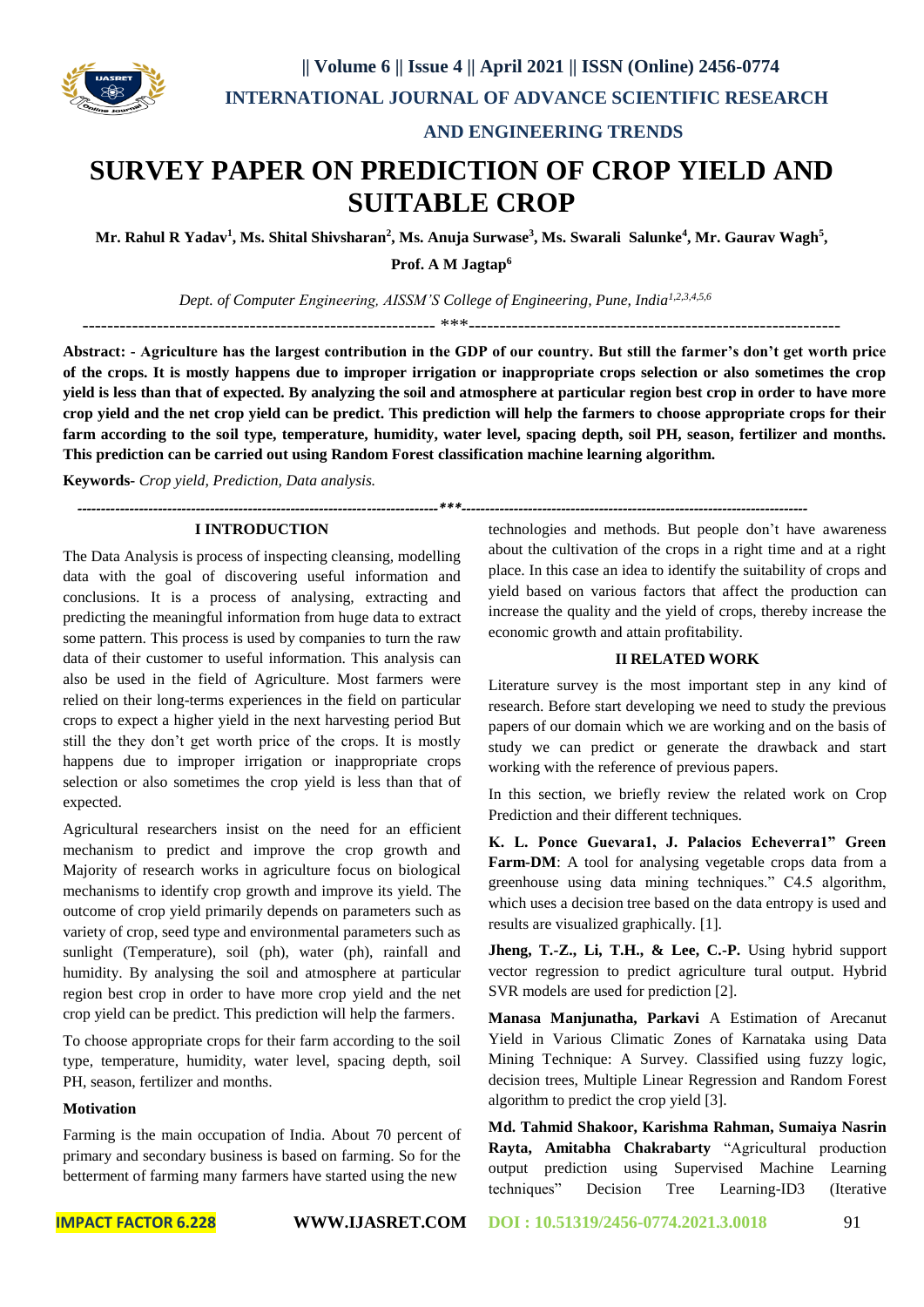

Dichotomiser 3) and K-Nearest Neighbors Regression algorithms are used for prediction [4].

**Diego Fabian Pajarito Grajales, Geidy Jhoana Asprilla Mosquera**" Crop-Planning, Making Smarter Agriculture with Climate Data" Data management, geospatial visualization, chart generation using PostgreSQL, PostGIS and mapping libraries like Leaet [5].

**Purnima Shah,Deepak Hiremath,Sanjay Chaudhary** Towards Development of Spark Based Agricultural Information System including Geo-Spatial Data. Geo-spatial data is represented through interactive maps and Restful adhoc APIs like Sparklyr7 R interface for Apache Spark [6].

**Sadia Afrin, Abu Talha Khan, Mahrin Mahia, Rahbar Ahsan** Analysis of Soil Properties and Climatic Data to Predict Crop Yields and Cluster Different Agricultural Regions of Bangladesh Methods like K-means, PAM, CLARA and DBSCAN for clustering and four linear regression methods to predict crop yields are used [7].

**Ch.Chandra Sekhar, Ch. Sekhar** Productivity improvement in Agriculture sector using big data tools. This paper describes about yield prediction based on Big data tools like Hive, Scoop, and Apache Hadoop [8].

**Shriya Sahu, Meenu Chawla** An Efficient Analysis Of Crop Yield Prediction Using Hadoop Framework Based On Random Forest Approach. The method described in paper is used to predict crop yield using Random Forest approach [9].

**Garg A, & Garg, B**. A robust and novel regression based fuzzy time series algorithm for prediction of rice yield. Frequency based partitioning has been used subsequently, Fuzzy Logical Relationships of varying Degrees and Regression Analysis Model has been [10].

### **III PROPOSED SYSTEM:-**

This project is used to predict the crop yield and suitable crop by considering the information such as soil type, temperature, humidity, season, fertilizer and months. The system provides easier and faster access to All the basic information regarding the District, rainfall, area under irrigation, crop, season yield, fertilizers used through which user can analysis the crop and also select the option of Prediction where he can select the crop production parameters to get the suitable crop for his farm. This system provides simple visualization so that user can understand and analysis things in easy way.

### **Advantages:**

- This system gives easier and faster access to basic information.
- This system allows the user to customize the parameters of crop
- Easy to understand the results and prediction.
- Authentication is provided to the system.
- Better understanding of farming trends in different area.

#### **IV CONCLUSION**

This paper proposes a system which will help farmers to have an idea of yield estimates based on weather parameters and area under cultivation Using this farmer can make decisions on whether to grow that particular crop or go for alternate crop incase yield predictions are unfavorable.

**Future Work:** The future work on this project can be adding more options such as:

1. Crop disease detection and prevention, crop price prediction.

2. Current Market status and analysis for getting the information about market rates of crop, production cost, fertilizers.

3. Government schemes option to know new government schemes related with loans, fertilizers, and crop.

#### **REFERENCES**

- [1] Ponce-Guevara, K. L., Palacios-Echeverria, J. A., Maya-Olalla, E.,Dominguez Limaico, H. M., Suarez-Zambrano, L. E., Rosero-Montalvo, P.D., Alvarado-Perez, J. C. (2017). GreenFarm-DM: A tool for analyzing vegetable crops data from a greenhouse using data mining techniques (First trial). 2017 IEEE Second Ecuador Technical Chapters Meeting (ETCM).
- [2] Jheng, T.-Z., Li, T.-H., Lee, C.-P. (2018). Using hybrid support vector regression to predict agricultural output. 2018 27th Wireless and Optical Communication Conference (WOCC).
- [3] Manjunatha, M., Parkavi, A. (2018). Estimation of Arecanut Yield in Various Climatic Zones of Karnataka using Data Mining Technique: A Survey. 2018 International Conference on Current Trends Towards Con- verging Technologies (ICCTCT).
- [4] Shakoor, M. T., Rahman, K., Rayta, S. N., Chakrabarty, A. (2017). Agricultural production output prediction using Supervised Machine Learning techniques.2017 1st International Conference on Next Generation Computing Applications (NextComp).
- [5] Grajales, D. F. P., Mejia, F., Mosquera, G. J. A., Piedrahita, L. C.,Basurto,C. (2015). Crop-planning, making smarter agriculture with climate data. 2015 Fourth International Conference on Agro-Geoinformatics (Agro-Geoinformatics).
- [6] Shah, P., Hiremath, D., Chaudhary, S. (2017). Towards development of spark based agricultural information system including geo-spatial data. 2017 IEEE International Conference on Big Data (Big Data).
- [7] Afrin, S., Khan, A. T., Mahia, M., Ahsan, R., Mishal, M. R., Ahmed, W.,Rahman, R. M. (2018). Analysis of Soil